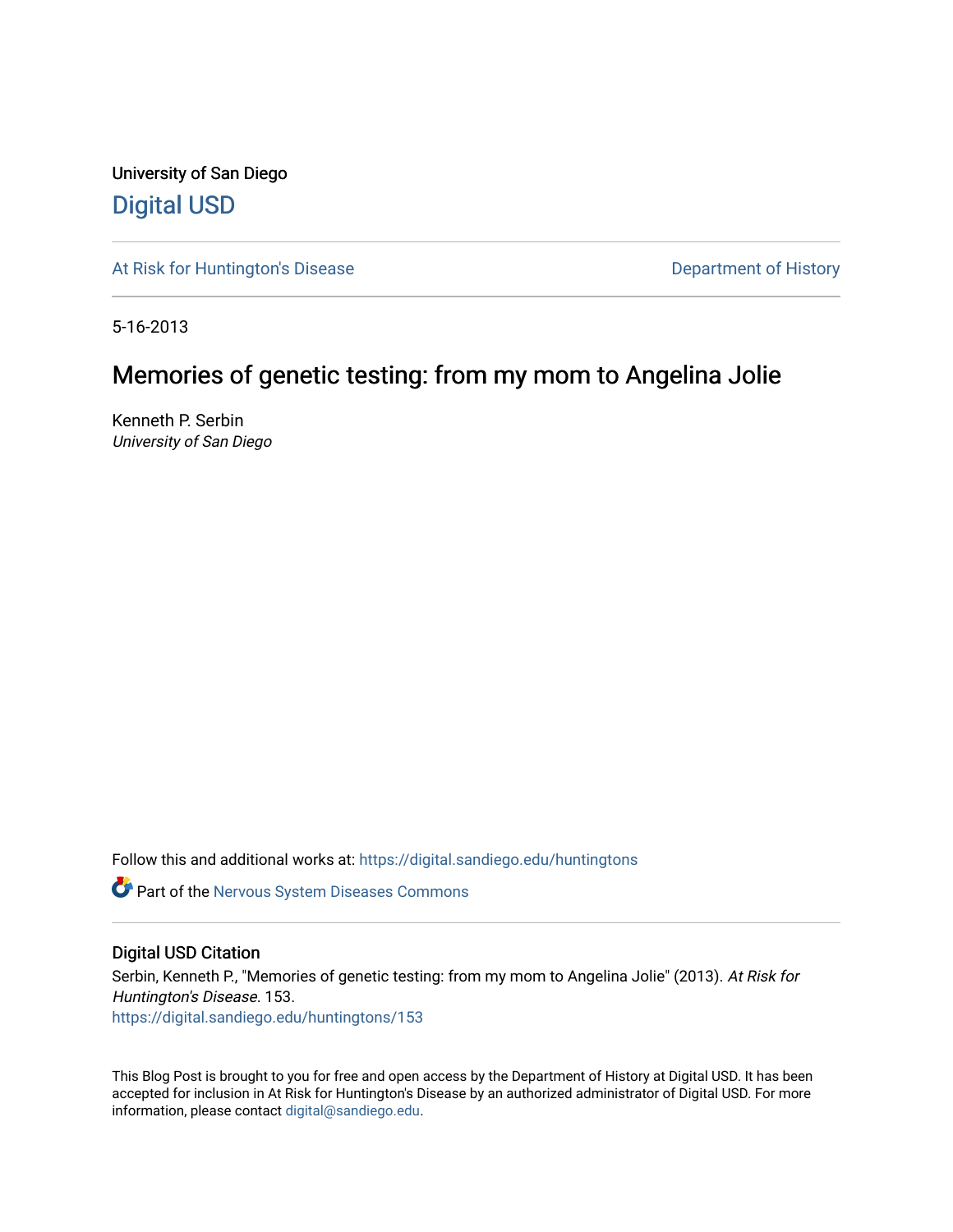#### More **[Create Blog](https://www.blogger.com/home#create) [Sign In](https://www.blogger.com/)**

# [At Risk for Huntington's Disease](http://curehd.blogspot.com/)

*HD is a genetically caused brain disorder that causes uncontrollable bodily movements and robs people's ability to walk, talk, eat, and think. The final result is a slow, ugly death. Children of parents with HD have a 50-50 chance of inheriting the disease. There is no cure or treatment.*

## Blog Archive

- $\blacktriangleright$  [2021](http://curehd.blogspot.com/2021/) (12)
- $2020(16)$  $2020(16)$
- $-2019(19)$  $-2019(19)$  $-2019(19)$
- $\blacktriangleright$  [2018](http://curehd.blogspot.com/2018/) (16)
- $2017(14)$  $2017(14)$
- $2016(13)$  $2016(13)$
- $\blacktriangleright$  [2015](http://curehd.blogspot.com/2015/) (24)
- $\blacktriangleright$  [2014](http://curehd.blogspot.com/2014/) (24)
- [▼](javascript:void(0)) [2013](http://curehd.blogspot.com/2013/) (30)
- [►](javascript:void(0)) [December](http://curehd.blogspot.com/2013/12/) (3)
- [►](javascript:void(0)) [November](http://curehd.blogspot.com/2013/11/) (3)
- [►](javascript:void(0)) [October](http://curehd.blogspot.com/2013/10/) (3)
- [►](javascript:void(0)) [September](http://curehd.blogspot.com/2013/09/) (3)
- $\blacktriangleright$  [August](http://curehd.blogspot.com/2013/08/) (2)
- $\blacktriangleright$  [July](http://curehd.blogspot.com/2013/07/) (1)
- $\blacktriangleright$  [June](http://curehd.blogspot.com/2013/06/) (1)
- $\nabla$  [May](http://curehd.blogspot.com/2013/05/)  $(3)$

**Strangling of patient in** nursing home a [shuddering...](http://curehd.blogspot.com/2013/05/strangling-of-patient-in-nursing-home.html)

Do we need to shock the world to [strengthen](http://curehd.blogspot.com/2013/05/do-we-need-to-shock-world-to-strengthen.html) the Hu... [Memories](http://curehd.blogspot.com/2013/05/memories-of-genetic-testing-from-my-mom.html) of genetic testing: from my mom to Angeli...

- $\blacktriangleright$  [April](http://curehd.blogspot.com/2013/04/) (4)
- $\blacktriangleright$  [March](http://curehd.blogspot.com/2013/03/) (2)
- $\blacktriangleright$  [February](http://curehd.blogspot.com/2013/02/) (3)
- $\blacktriangleright$  [January](http://curehd.blogspot.com/2013/01/) (2)
- $\blacktriangleright$  [2012](http://curehd.blogspot.com/2012/) (26)
- $2011(33)$  $2011(33)$
- $2010(26)$  $2010(26)$
- $-2009(21)$  $-2009(21)$  $-2009(21)$
- $2008(7)$  $2008(7)$
- $\blacktriangleright$  [2007](http://curehd.blogspot.com/2007/) $(7)$
- $\blacktriangleright$  [2006](http://curehd.blogspot.com/2006/) (4)
- $\blacktriangleright$  [2005](http://curehd.blogspot.com/2005/) (17)

#### About Me **GENE [VERITAS](https://www.blogger.com/profile/10911736205741688185)**

View my [complete](https://www.blogger.com/profile/10911736205741688185) profile

#### THURSDAY, MAY 16, 2013

## Memories of genetic testing: from my mom to Angelina Jolie

My family's experiences with genetic testing for Huntington' disease rarely stray from my daily thoughts.

The day after Christmas in 1995, I learned that my mother had tested positive for HD, a condition I had never heard of. The devastating news that she was afflicted with an untreatable, fatal disorder set me on a quest to learn all I could about it and help find a cure.

In June 1999, I tested for HD primarily because my wife and I wanted to start a family. Sadly, I was gene-positive. That information changed my life [forever, altering my career path and thrusting me into a race against my](http://chronicle.com/article/Racing-Against-the-Genetic/135542/) own genetic clock – and for the cure.

In January 2000, our daughter tested negative in the womb – one of the happiest moments of our lives. Now, as she enters the teen years and becomes independent, I realize how our decision to test her 13 years ago has liberated her and us from ever having to worry about HD affecting her or her own potential children.

Lately, I've been reliving the powerful emotions of those three experiences and reflecting on how genetic testing has both provided important lifeplanning tools for HD families and forced them to make the kinds of difficult decisions I have made.

When I read in an HD Facebook group about someone who has tested negative, I at first become extremely jealous and even a bit angry. Then I feel relief for that individual and his or her family and send on a note of congratulations.

When I see news of a positive test, I feel the need to offer comfort and encouragement – and to redouble my advocacy efforts.

#### **Don't rush, sit with your emotions**

An instructive lesson on the promise and perils of genetic testing came in the presentation by genetic counselor Lauren Dennis on "HD and Genetic Counseling" at the February 25 San Diego-area support group meeting.

"Basically we're giving you a yes or no to a situation where there's no cure," Lauren said as the started her overview of the counseling and protocols involved in the testing process. "We're really looking into that crystal ball to give you that information. Once you have that information, there's no going back. We want to make sure that you're in a good place to get that information and be able to cope with it."

This approach stems in large part from the risk of suicide associated with HD testing, Lauren explained.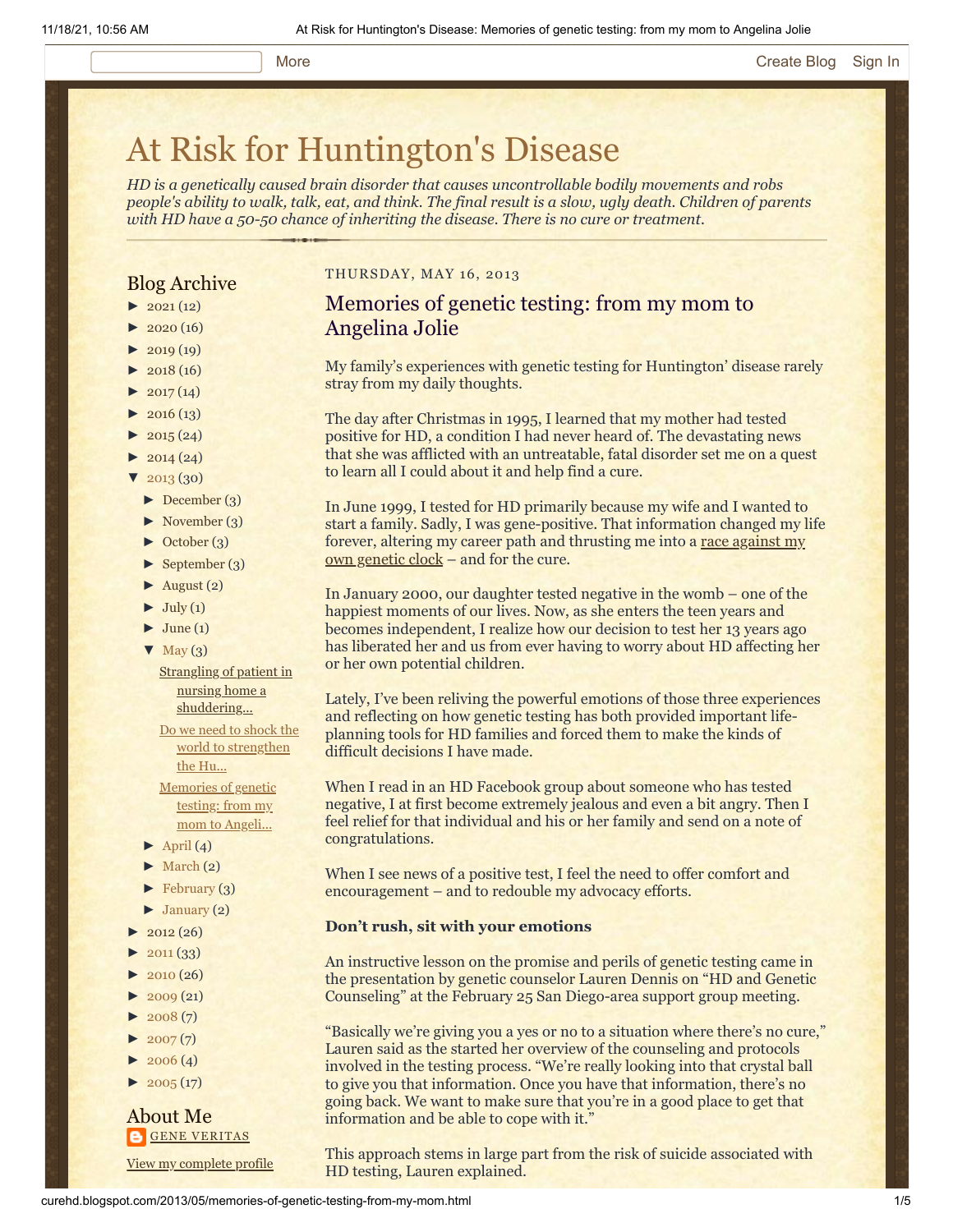## HD Links

[Huntington's](http://www.hdsa.org/) Disease Society of America [International](http://www.huntington-assoc.com/) Huntington **Association** [Huntington's](http://hddrugworks.org/) Disease Drug **Works** [Huntington's](http://www.hdlighthouse.org/) Disease **Lighthouse Hereditary Disease [Foundation](http://www.hdfoundation.org/)** [Huntington's](http://www.hdac.org/) Disease Advocacy Center Thomas [Cellini Huntington's](http://www.ourtchfoundation.org/) **Foundation** HDSA Orange County (CA) **[Affiliate](http://www.hdsaoc.org/)** HD Free with [PGD!](http://www.hdfreewithpgd.com/) [Stanford](http://www.stanford.edu/group/hopes/) HOPES Earth Source [CoQ10,](http://www.escoq10.com/) Inc.

## HD Blogs and Individuals

Chris Furbee: [Huntingtons](http://www.huntingtonsdance.org/) Dance Angela F.: Surviving [Huntington's?](http://survivinghuntingtons.blogspot.com/) Heather's [Huntington's](http://heatherdugdale.angelfire.com/) Disease Page

11/18/21, 10:56 AM At Risk for Huntington's Disease: Memories of genetic testing: from my mom to Angelina Jolie

Among many key points, she emphasized that individuals should not rush into testing.

"We don't want this to be an impulsive decision," she said. "Sometimes people pick up that phone and call us: 'Gosh, I just learned that Huntington's disease was in my family last week.'"

Such people sometimes want to test immediately, she said.

That scenario starkly reminded me of my own wish to undergo testing right after learning of my mother's test and diagnosis for HD.

However, as I learned then, and as Lauren explained during her presentation, counselors often ask people like me to first learn more about the disease and the need to plan regarding potential issues like insurance coverage, career, and family planning

"You really need to sit with the emotions and the idea of what that result would mean for you and how it will impact your life," she continued, referring to the required one-month wait between submitting the DNA sample from a cheek swab and obtaining the results. "You need time to do that."

## **Limitations**

As I listened to Lauren's presentation and the subsequent Q&A session, I recalled the many other facets of my family's experiences with testing.

Lauren explained that each individual or family seeking counseling is unique, so advice is offered on a "case-by-case basis."

Ultimately, genetic testing is only the start of a family's journey with HD, she concluded.

"That's a huge limitation of genetic testing," she said. "We can give you the yes or the no. We can't tell you the when. We can't tell you what age. We can kind of gauge from the family history – it might be similar…. We can't tell you where, exactly what symptoms you're going to have, or how severe they will be or how long your progression will be. That is a limitation. We don't have *that* magic crystal ball."

Lauren's presentation is an excellent introduction to testing for any HD family interested in learning more about the process. You can watch it in its entirety in the video below.



## **Huntington's Disease and Genetic [Counseling: A Presentation by Lauren](https://vimeo.com/66330954?embedded=true&source=video_title&owner=6019843) Dennis**

from **[Gene Veritas](https://vimeo.com/user6019843?embedded=true&source=owner_name&owner=6019843)**

35:04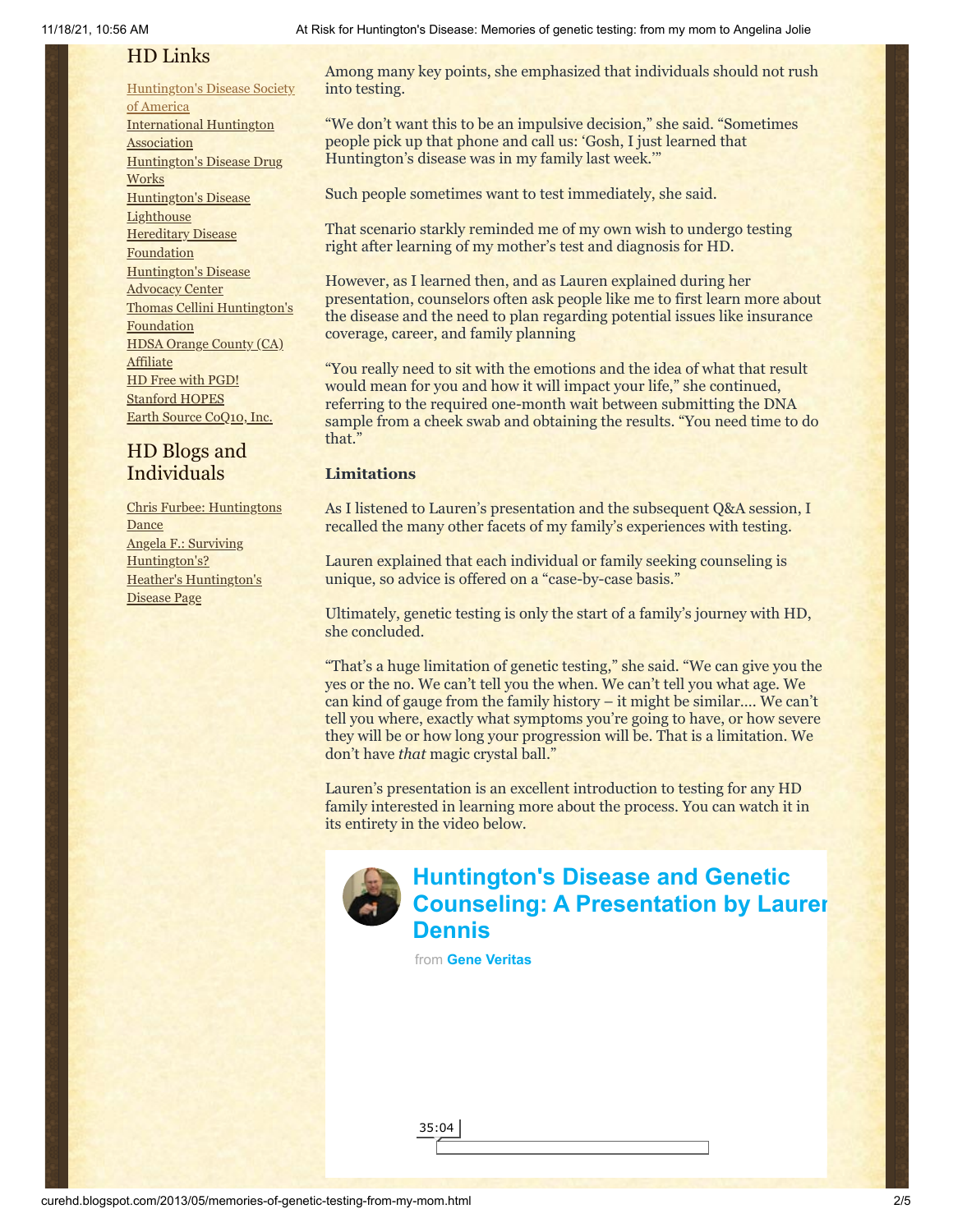#### **New meaning**

In definitively exiting the terrible and lonely "HD closet" over the past six months, the history of my family's three HD tests has taken on new meaning.

As an HD advocate and historian, I've always had concern about the impact of genetic testing on society in general.

Now, after my employer, the University of San Diego, published an official [website article](http://www.sandiego.edu/cas/news_events/feature_stories/kenneth_serbin.php) on March 1 about my journey with HD, I've begun to implement my long-desired plan to more formally explore the history of science, technology, and medicine and link with university programs relevant to that area and HD research.

Recently I met with faculty members in charge of the university's brand new neuroscience major. This is a hot field. Projected to take in 20 students its inaugural year, the program has already attracted some 100 students interested in the major.

In a couple years, after some careful planning and lots of research, I hope to teach a course on the history of the brain, which would be highly useful for neuroscience students. Also, as chair of my department, I am helping to lead the search for a new faculty member in the history of science, technology, and medicine who could potentially build additional bridges to neuroscience and many other campus programs situated in one of the world's leading biotech hubs.

#### **Medical ethics**

Last month, the university [posted an article](http://www.sandiego.edu/insideusd/?p=30385) about a new student-designed website, [Genetics Generation](http://knowgenetics.org/), that aims to provide impartial information about genetics and engage the general public in conversations about genetics and ethics.

One of the site's ethics case studies, titled "Huntington's Disease and Personal Autonomy," is like a page ripped out of my family's story: a young, gene-positive man and his wife want to test their unborn child for the HD mutation.

However, unlike our story, this hypothetical couple encounters hesitation from their doctor, who counsels against obtaining information for a condition that may not affect the child until adulthood.

The case study ends with a reader's poll: "if you were the doctor, what would you decide?"

[Click here](http://knowgenetics.org/case-study-huntingtons-disease-and-personal-autonomy/) to read the entire case study and to register your vote.

I contacted the biology professor, Dr. Laura Rivard. The students produced the website as part of her course, Ethical Issues in Genetics. Our e-mail conversation led to an invitation for me to participate in a planning meeting for a new, multidisciplinary academic concentration in medical ethics.

As the healthcare and biotech industries continue to grow, the concentration would provide students with urgently needed perspective and reflection on matters such as the transformation of the healthcare system and issues in genetics.

I will join future planning sessions and offer my expertise on HD wherever it might be useful to students and fellow faculty.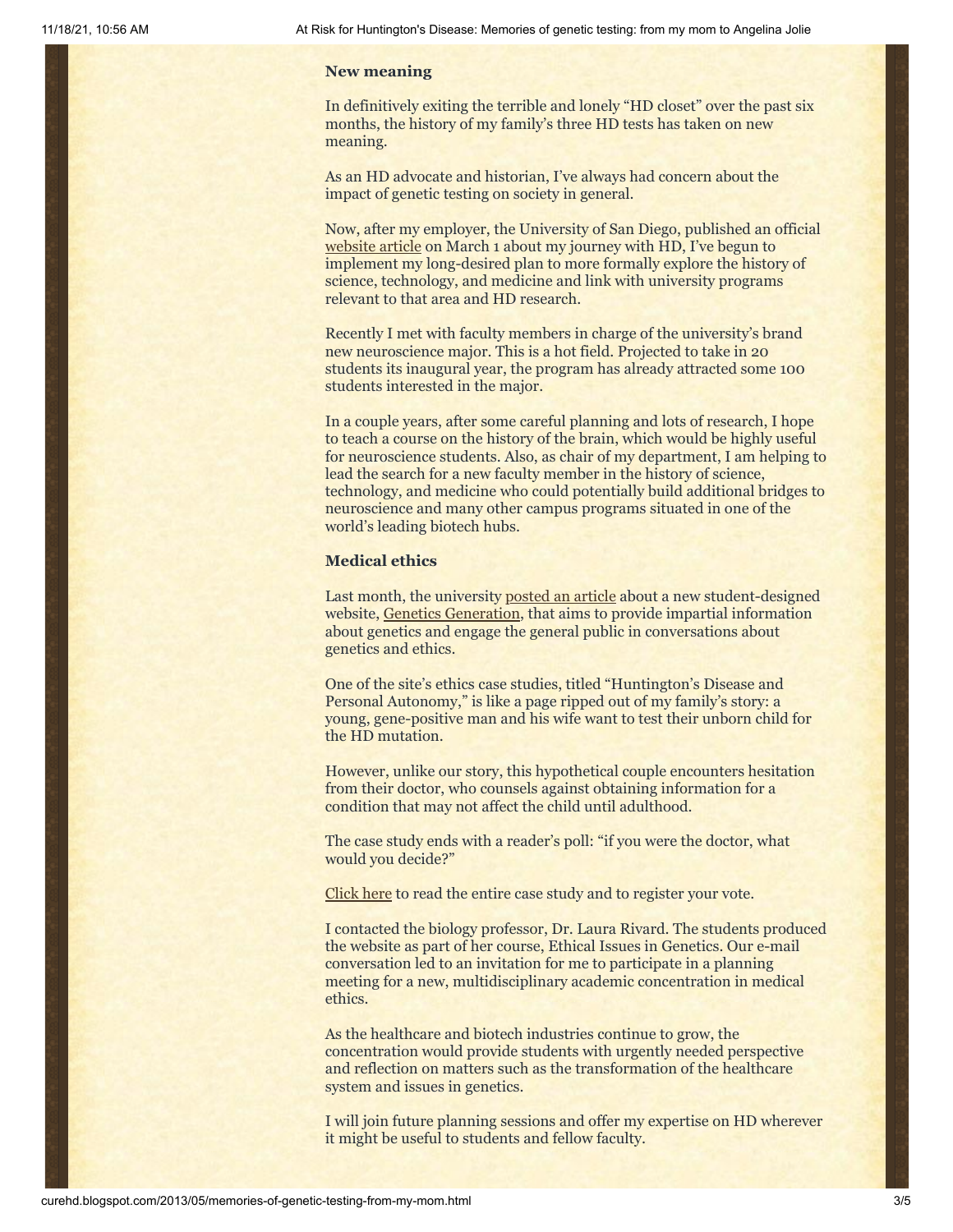11/18/21, 10:56 AM At Risk for Huntington's Disease: Memories of genetic testing: from my mom to Angelina Jolie

Building these larger connections via my work as a professor will help me extend my HD advocacy to new spheres and highlight HD's pioneering role in genetic testing and genetics research.

#### **Walking in another's genetic shoes**

This past week the often terrible impact of genetic testing hit home once again as I heard the news that world-famous actress Angelina Jolie had revealed in *[The New York Times](http://www.nytimes.com/2013/05/14/opinion/my-medical-choice.html)* that she had undergone a preventive double mastectomy because she had tested positive for BRCA1, which sharply increases the risk of breast cancer and ovarian cancer.

I imagined how difficult it must have been to have received the news of her test, but I also felt relieved to know that medicine has found a way to reduce the risks for Jolie and myriads of others threatened with the possibility of breast cancer.

"My chances of developing breast cancer have dropped from 87 percent to under 5 percent," Jolie, whose mother died of the cancer at the age of 56, wrote. "I can tell my children that they don't need to fear that they will lose me to breast cancer."

For some, the option of the double mastectomy might seem extreme, and, as commentators on Jolie's situation noted, other approaches to combatting breast cancer do exist.

However, people should not judge Jolie. She made the best decision for *her*. Nobody can fully comprehend her decision until walking in her genetic shoes.

Likewise, nobody should judge HD families faced with the extremely difficult issues surrounding genetic testing and procreation.

#### **Hoping for prevention**

The minute I heard the report on Jolie, I thought of my own test – and the fact that for the HD community no preventive procedure or treatment exists.

Sometimes, HD-affected individuals, gene-positive people like me, and caregivers feel like jumping at a radical solution. We do so because of hopelessness.

My chances of HD onset are 100%. To reduce that by even half would be fantastic. To reduce it to 5 percent would be a miracle.

With the rest of the HD community, I'm rooting for the current and upcoming clinical trials aimed at testing approaches such as gene therapy, which could potentially halt, reverse, and maybe even prevent symptoms.

*(May is HD Awareness Month! Learn more about the cause and donate by visiting the site of the [Huntington's Disease Society of America.](http://www.hdsa.org/))*

Posted by Gene [Veritas](https://www.blogger.com/profile/03599828959793084715) at [10:43](http://curehd.blogspot.com/2013/05/memories-of-genetic-testing-from-my-mom.html) PM ▶€  $M$ 

Labels: CAG [repeats](http://curehd.blogspot.com/search/label/CAG%20repeats) , [coping](http://curehd.blogspot.com/search/label/coping%20skills) skills , [cure](http://curehd.blogspot.com/search/label/cure) , [DNA](http://curehd.blogspot.com/search/label/DNA) , [emotions](http://curehd.blogspot.com/search/label/emotions) , family [planning](http://curehd.blogspot.com/search/label/family%20planning) , [genetic](http://curehd.blogspot.com/search/label/genetic%20clock) clock , genetic [counseling](http://curehd.blogspot.com/search/label/genetic%20counseling) , [genetic](http://curehd.blogspot.com/search/label/genetic%20testing) testing , [Huntington's](http://curehd.blogspot.com/search/label/Huntington%27s%20disease) disease , Lauren Dennis, [preimplantation](http://curehd.blogspot.com/search/label/Lauren%20Dennis) genetic diagnosis, [suicide](http://curehd.blogspot.com/search/label/suicide), [untreatable](http://curehd.blogspot.com/search/label/untreatable)

#### 3 comments:



## **[Unknown](https://www.blogger.com/profile/01836817456113764895) said...**

I'm so pleased to see that your "emergence" from the HD closet has allowed you to take a more active role in advocating for